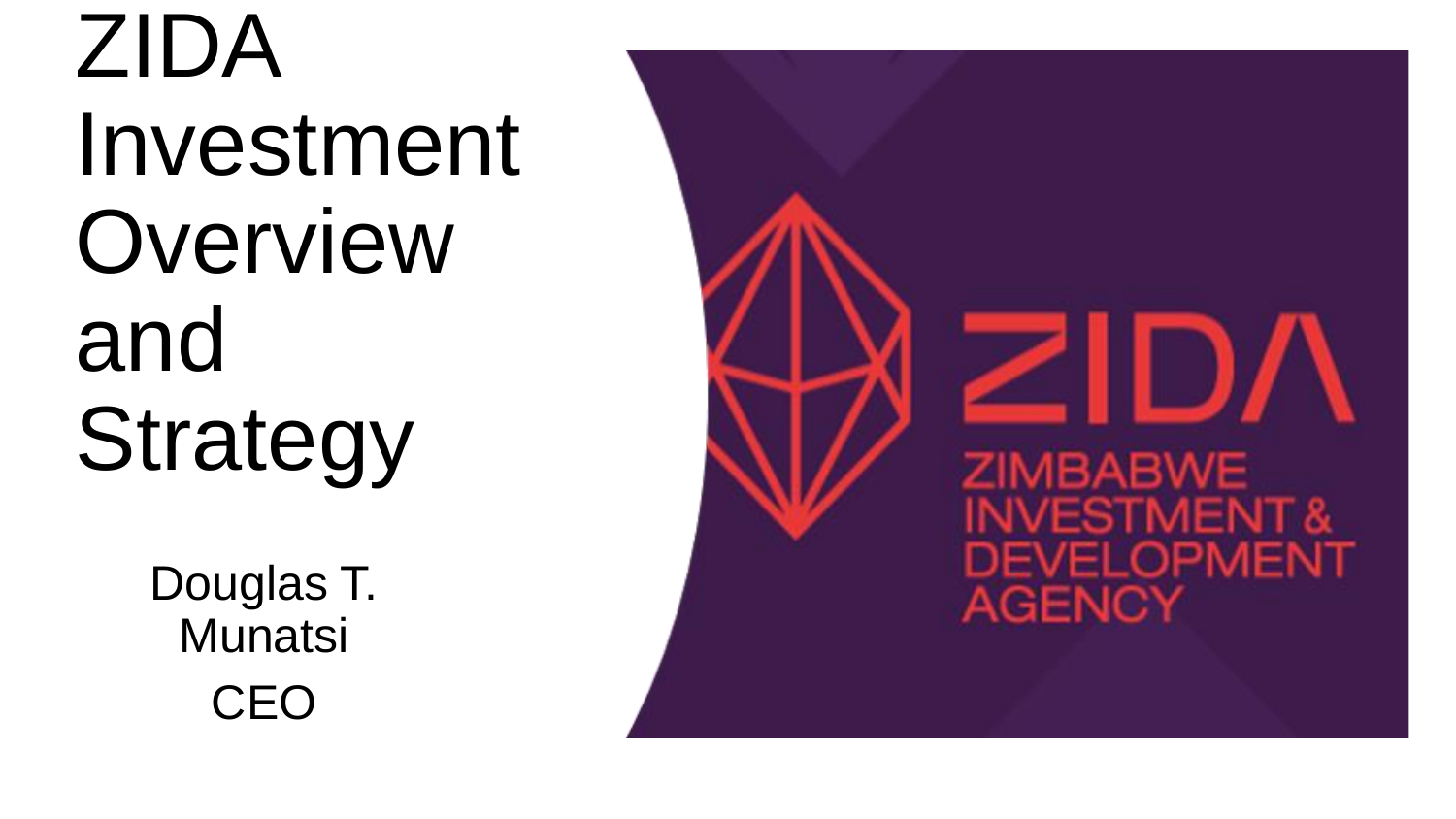

## **Outline of Presentation**

- □ Background of ZIDA
- ❑ Why ZIDA was Created
- ❑ Role of ZIDA
- ❑ Macro-Economic Overview
- ❑ Economic Snapshot
- ❑ Ease of Doing Business
- ❑ NDS1 Goals and Targets
- ❑ The Mining Industry
- ❑ How ZIDA can help
- ❑ Q&A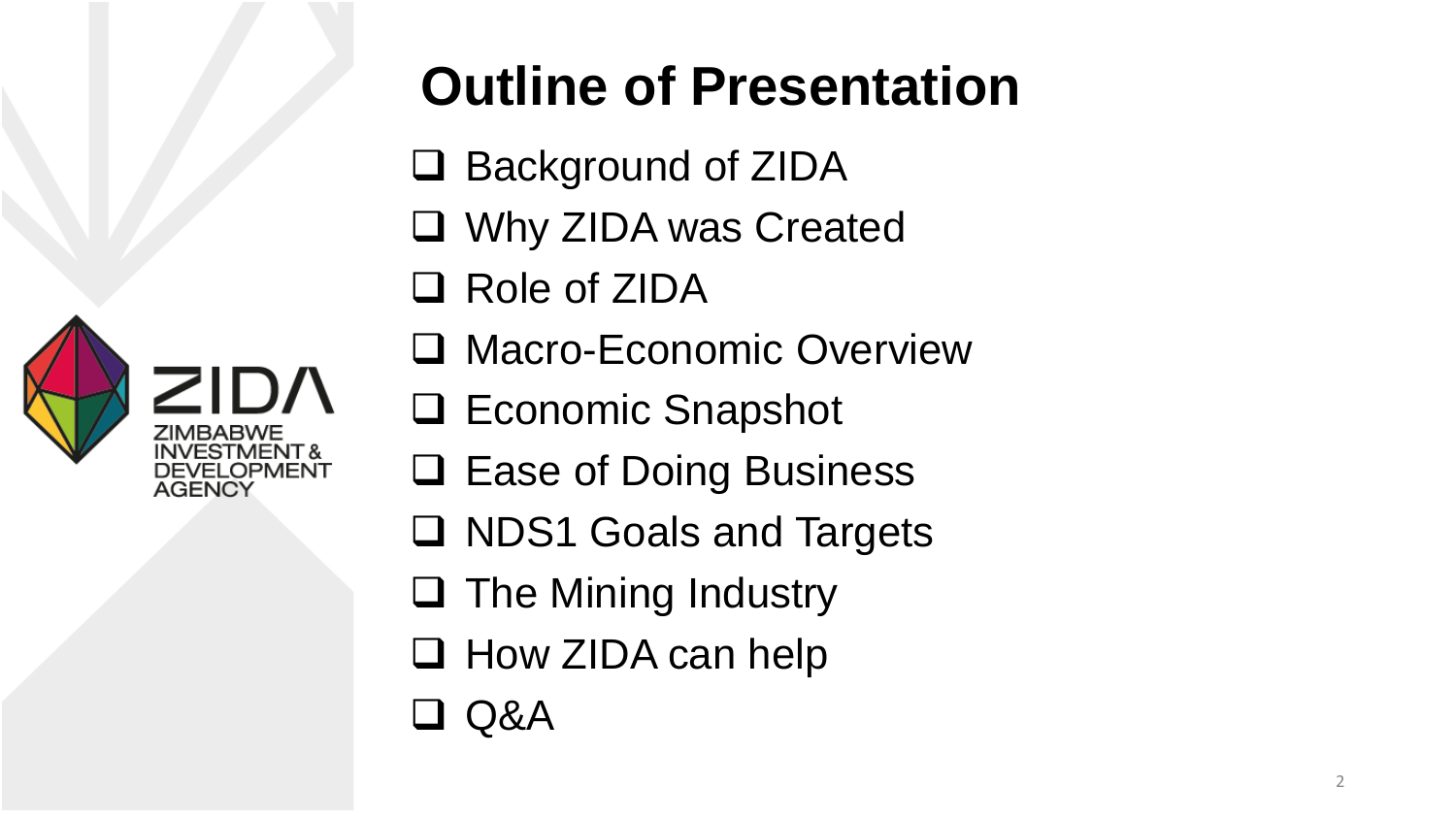### Background of ZIDA

The Zimbabwe Investment and Development **Agency Act was** promulgated on 7 February 2020 ZIDA came into existence through repeal and amalgamation of the following statutes:

- · Zimbabwe Investment Authority Act (Chap 14:30)
- Joint Venture Act (Chap  $22:22)$
- Zimbabwe Special Economic **Zones Authority Act (Chap**  $14:34)$

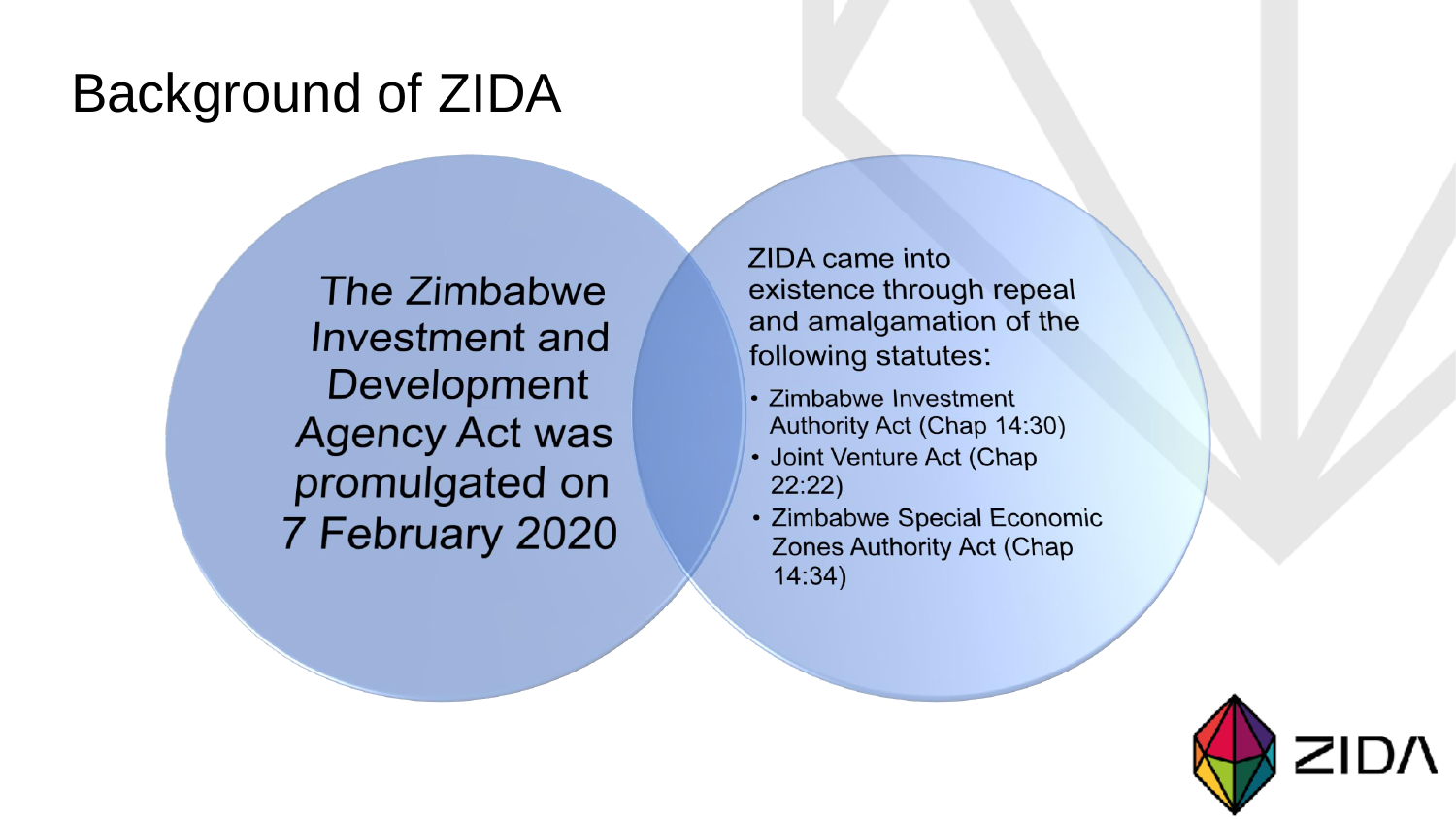## Why ZIDA Was Created

The merging of three entities into ZIDA sought to deal with the following challenges:

- Overlapping legal investment instruments and business regulatory procedures;
- Fragmented investment services by Government Agencies;
- Uncoordinated screening of investments, which caused unnecessary delays and opened avenues for rent seeking behaviour;
- Limited financial support for investment promotion and development activities;

ZIDA therefore seeks to improve doing business through:

- Providing a single point of contact for the processing of investment proposals;
- Issuance of investment certificates and other associated permits/licences from one centre.
- Streamlining investment laws to foster coherence and predictability
- Quickening and easing investment approval process.
- Restoring business confidence in Zimbabwe

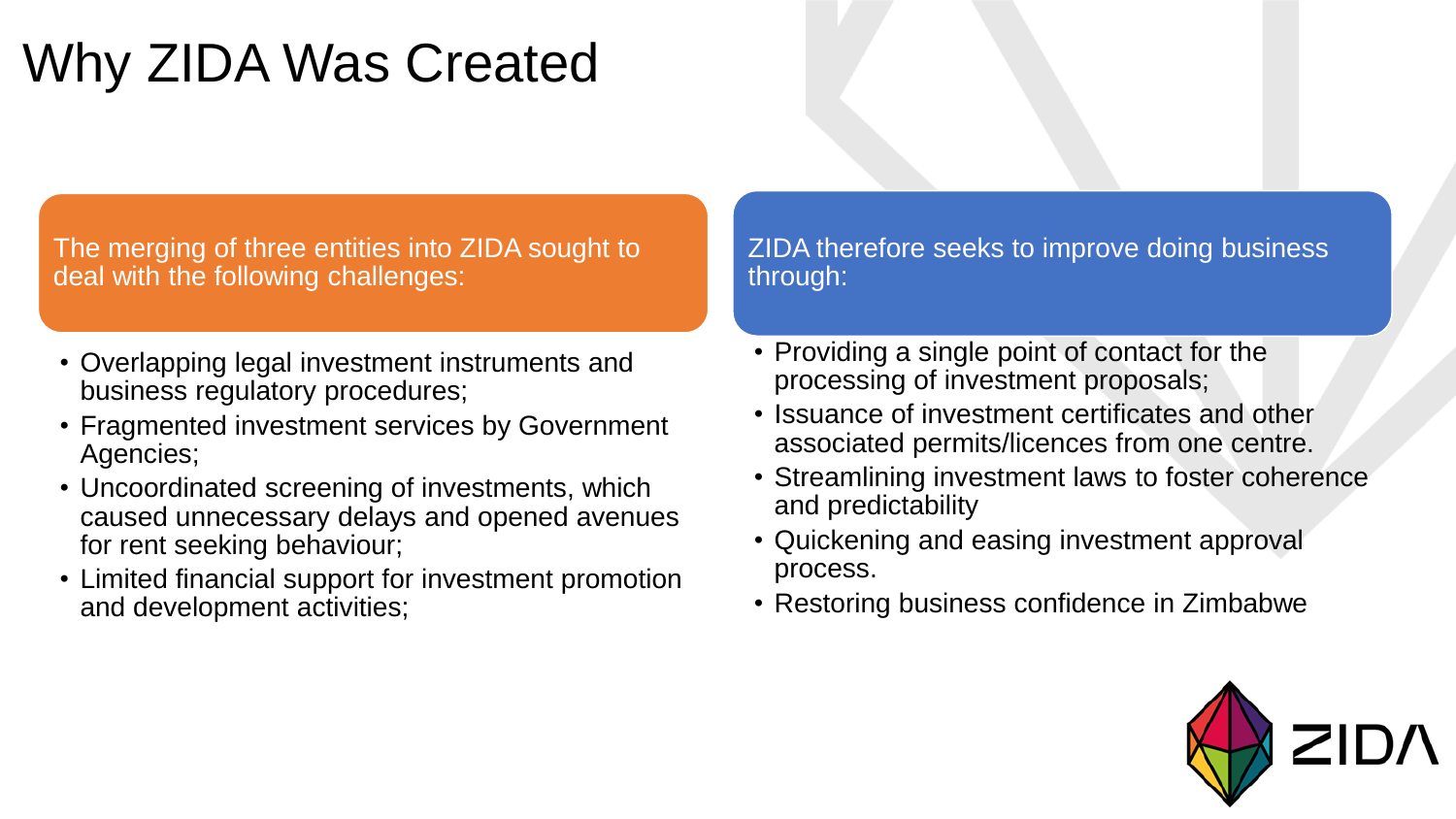- Zimbabwe is competing globally for capital
- Efficient and painless investment processes make Zimbabwe a strong contender in this competition on the world stage
- That efficiency means greater ease of doing business for individuals and companies who have already invested, as well as those who are about to invest

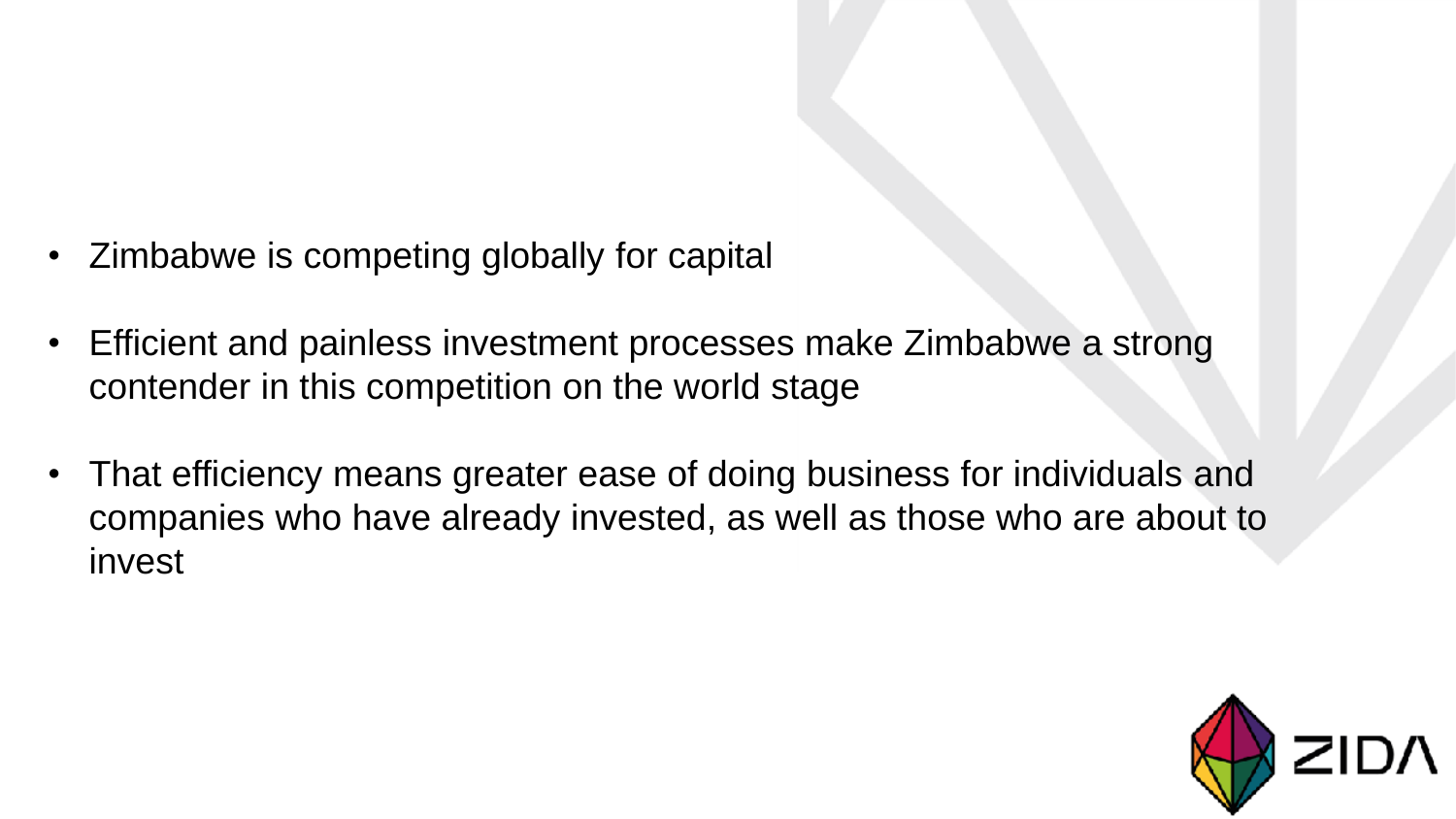### Role of ZIDA

- Promoting, planning and implementing investment promotion strategies
- Facilitating entry and implementation of investment projects
- To establish and regulate special economic zones,
- To promote, appraise and recommend private public partnerships
- Investor after-care and monitoring of projects
- Promoting decentralisation of investment activities

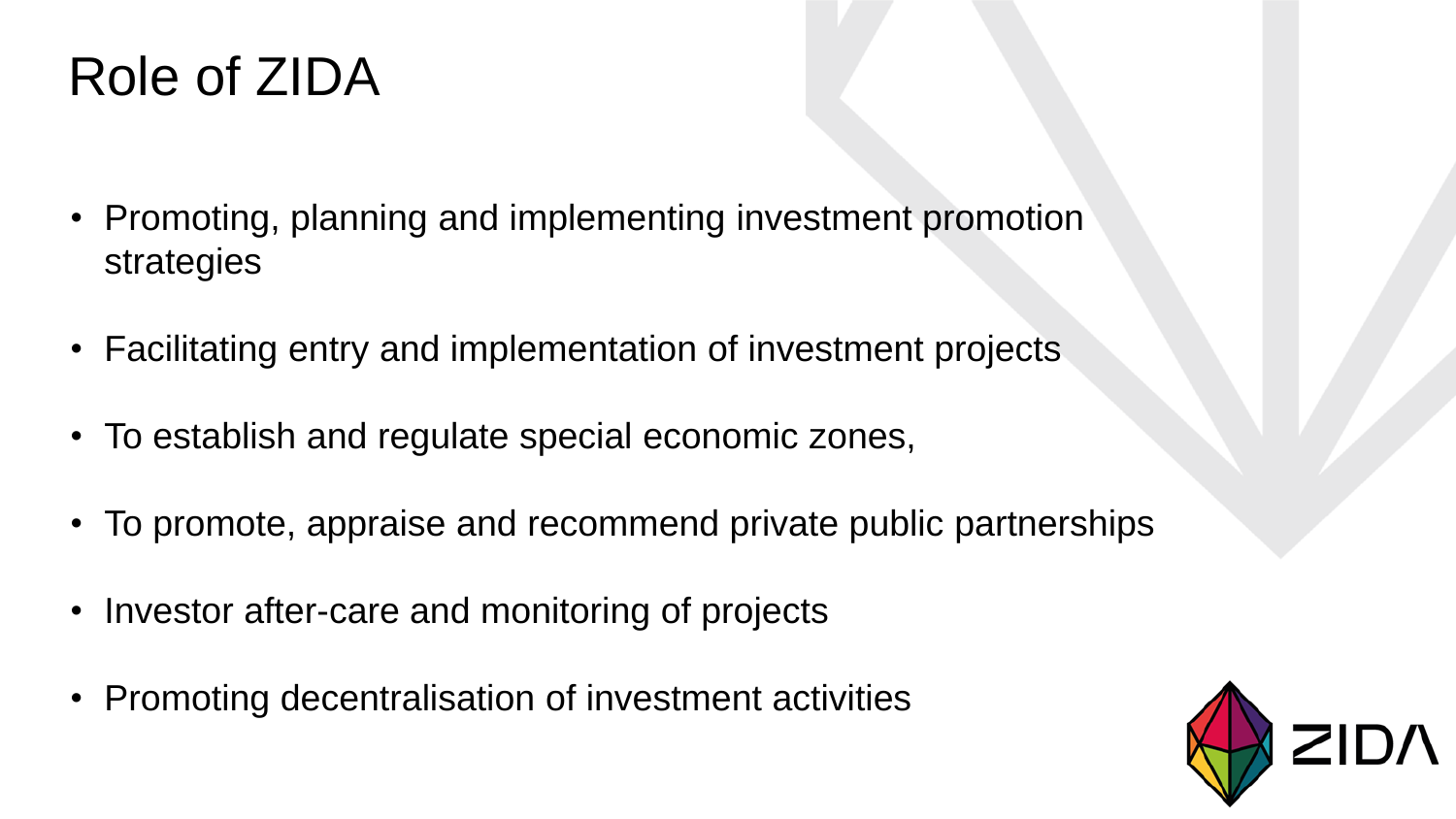# **Main Investment Types**

#### **Public Private Partnership**

- These are **priority projects** with the potential of attracting **private capital**.
- ZIDA assists Contracting Authorities with **facilitating, marketing and approva**l processes of such projects
- Final approval of all PPP projects rests with Cabinet.

#### **Special Economic Zones**

- A Special Economic Zone (SEZ) refers to:
- a **Geographically** demarcated and secured area
- within which multi-sectoral business investments are conducted
- under a liberal legislative framework
- and also enjoying certain fiscal and non-fiscal incentives.
- ZIDA will also consider Sectoral SEZs

#### **General Investments**

• These are investments wherein **private investors**  deploy their capital in chosen projects **without a requirement for partnership with government** or any of its entities.

**THESE MAY OVERLAP AND ARE ALL FACILITATED THROUGH OUR ONE-STOP-INVESTMENT-SERVICES-CENTRE (OSISC)**

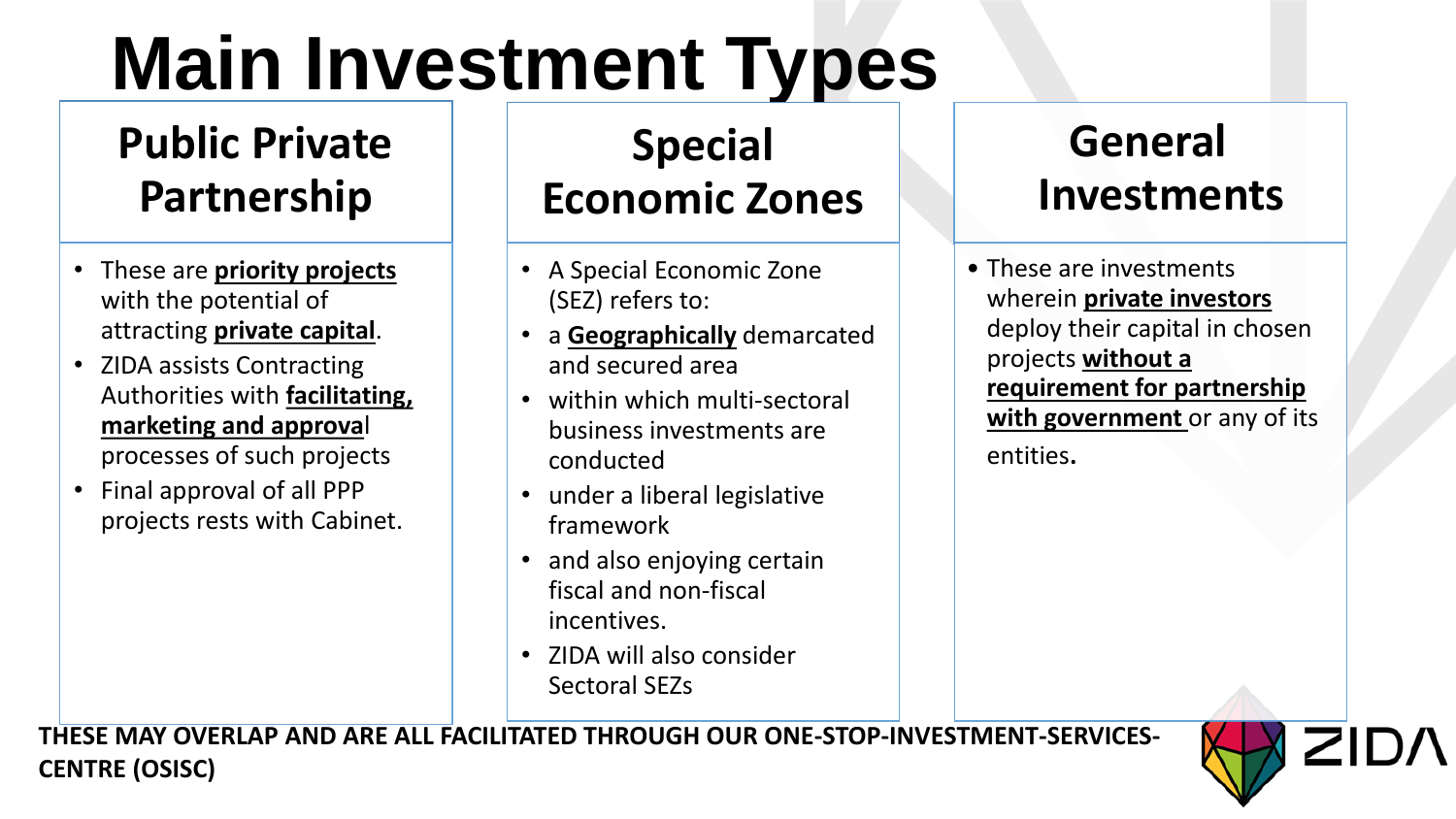## **Macro-Economic Overview**

#### **Exchange Rate**

- Multicurrency system to remain in place as the Authorities try to build confidence around the Z\$.
- Persistent fiscal discipline will be critical to maintained controlled money creation and a stable exchange rate environment.
- Government achieved a fiscal surplus of Z\$800m during H1:20 which will limit reliance on inflationary financing from the RBZ.
- The premium on the parallel and official exchange rate has significantly narrowed from a peak of 300% on 22 June to current 26.4%.

#### **GDP**

- Economic growth of 4.0% expected in 2021, following 22% contraction in 2020.
- Expected agriculture recovery due to favourable rain season and improved external environment.
- Mining sector to benefit from market determined exchange rate system and improved external environment.
- Weak consumer demand will slow down manufacturing recovery
- Rapid growth opportunities lie in construction, mining, ICT/Digital Economy & Infrastructure development



#### **INFLATION**

- Future inflationary pressures are expected from the following:
	- Utility charges Long term electricity tariff target is USc9 per kWh, versus current tariff of less than 6c.
	- Fuel prices Long term blend & diesel prices are US\$1.28 and US\$1.16, respectively.
	- Subsidies Gradual adjustment of subsidised prices, i.e. public transport, etc.
	- Structural Challenges, e.g. Late start to 2021 agricultural season.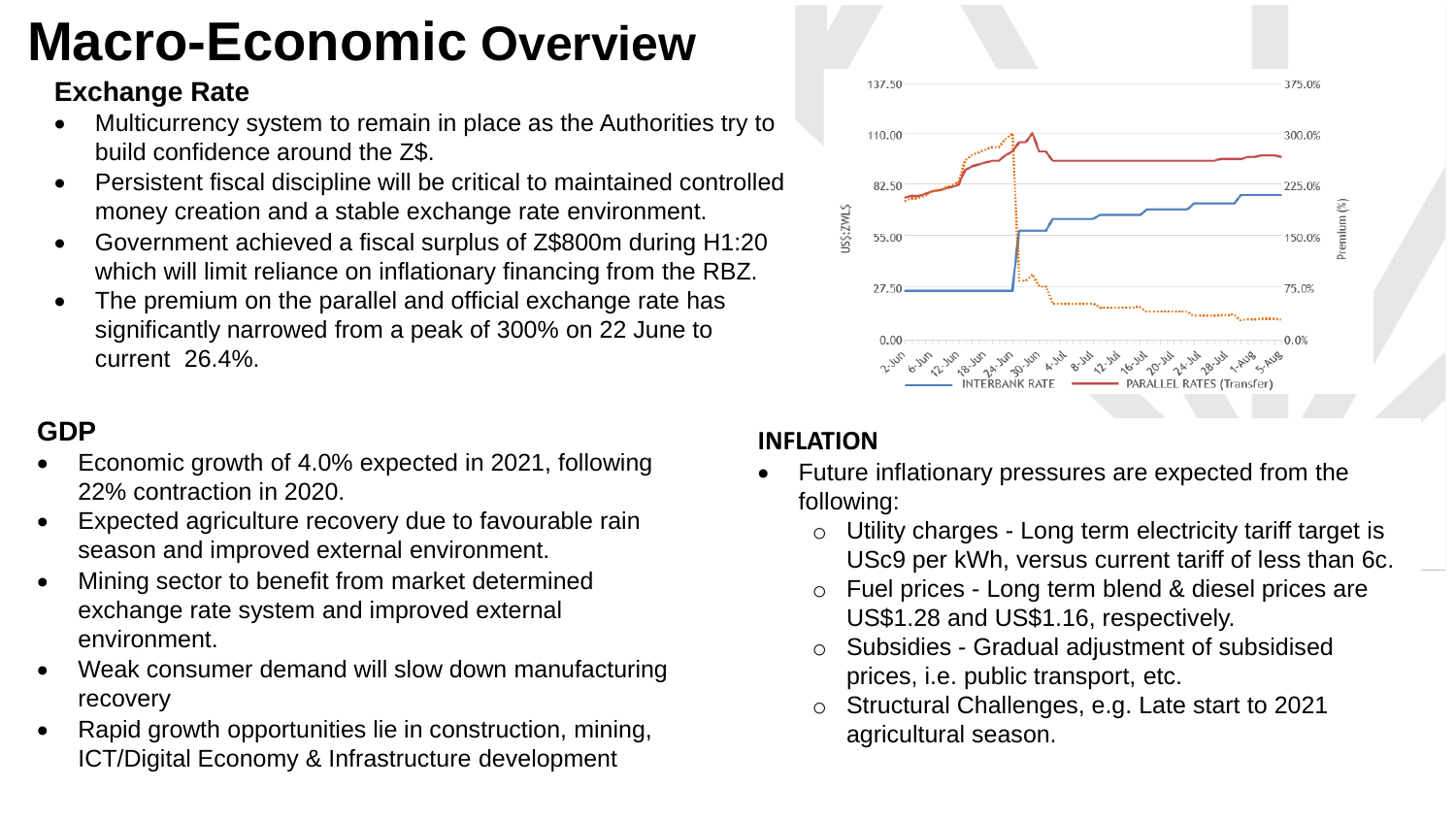#### **Economic Snapshot**

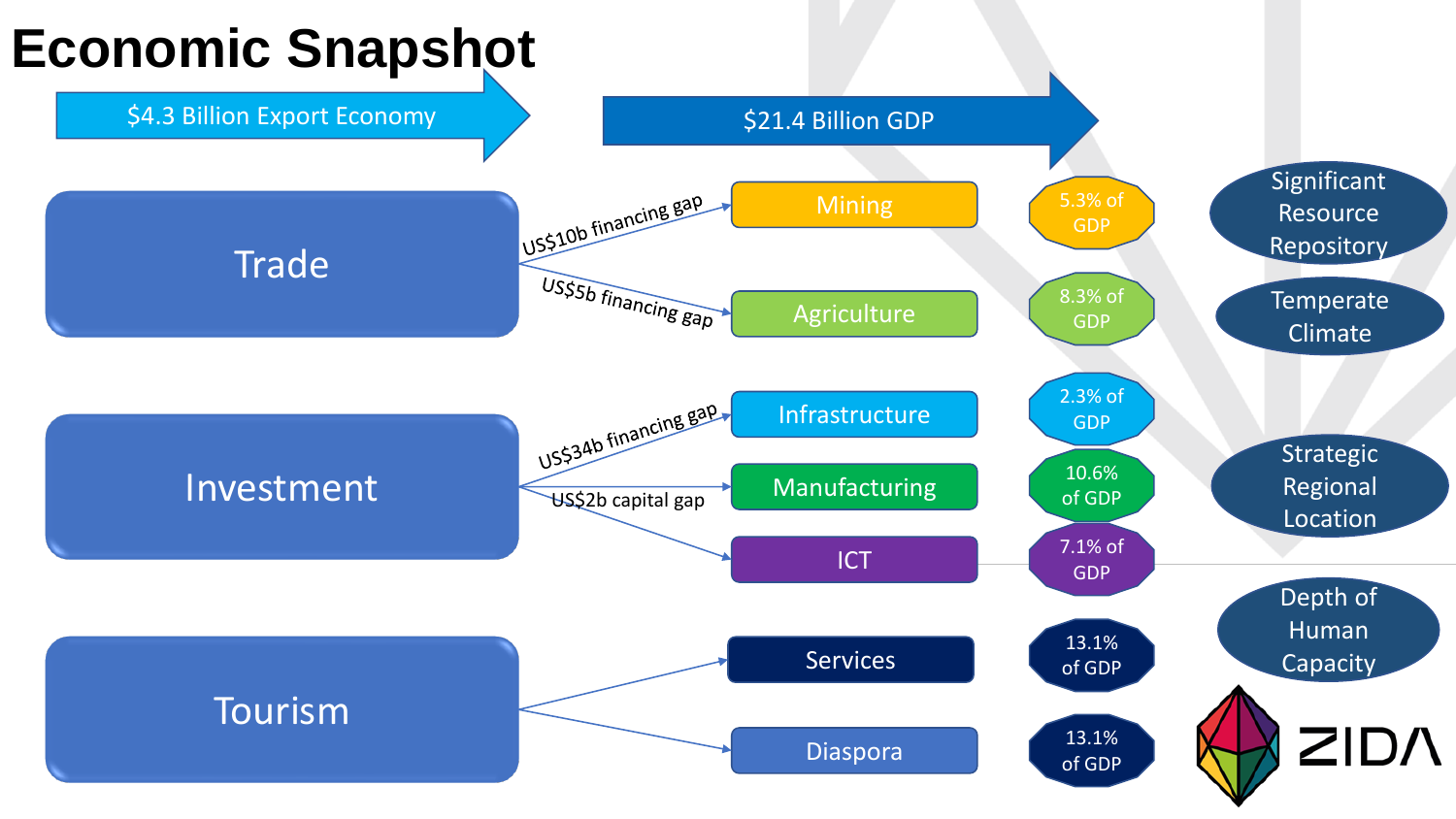## **Ease of Doing Business Rating**

| <b>Topic</b>                  | 2017 | 2018 | 2019 | 2020 | Movement |
|-------------------------------|------|------|------|------|----------|
| <b>Starting a Business</b>    | 182  | 183  | 180  | 167  | $+13$    |
| <b>Construction Permits</b>   | 184  | 181  | 175  | 140  | $+35$    |
| <b>Getting Electricity</b>    | 161  | 165  | 161  | 167  | $-6$     |
| <b>Registering Property</b>   | 114  | 111  | 108  | 109  | $-1$     |
| <b>Getting Credit</b>         | 79   | 82   | 105  | 67   | $+33$    |
| <b>Protecting Investors</b>   | 81   | 102  | 89   | 97   | -8       |
| <b>Paying Taxes</b>           | 145  | 164  | 143  | 146  | $-3$     |
| <b>Trading Across Borders</b> | 100  | 148  | 153  | 159  | $-6$     |
| <b>Enforcing Contracts</b>    | 166  | 165  | 166  | 169  | $-3$     |
| <b>Resolving Insolvency</b>   | 152  | 145  | 155  | 142  | $+13$    |
| <b>Overall ranking</b>        | 155  | 162  | 159  | 140  | $+19$    |

#### **Individual performance Regional Comparison**

| <b>Country</b>   | 2017 | 2018 | 2019 | 2020 | <b>Movement</b> |
|------------------|------|------|------|------|-----------------|
| <b>Mauritius</b> | 49   | 25   | 20   | 13   | $+7$            |
| Rwanda           | 56   | 41   | 29   | 38   | -9              |
| South Africa     | 74   | 82   | 82   | 84   | $-2$            |
| Zambia           | 98   | 85   | 87   | 85   | $+2$            |
| <b>Botswana</b>  | 71   | 81   | 86   | 87   | $\cdot$ 1       |
| Mozambique       | 137  | 138  | 135  | 138  | $-3$            |
| Zimbabwe         | 161  | 159  | 155  | 140  | $+14$           |

Our ambition is to be in the Top 3 African Countries in the ease of doing business ranking

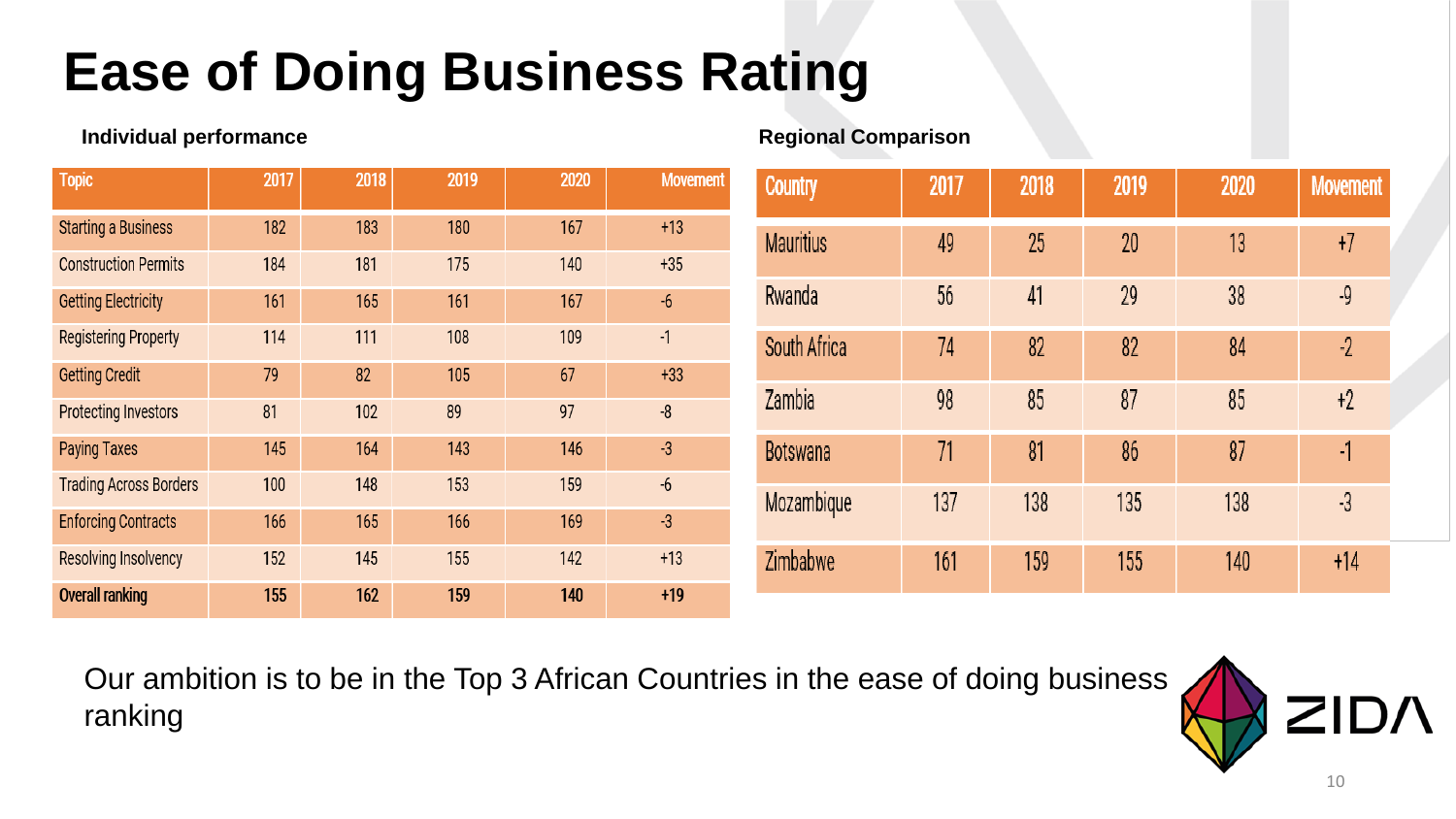### Ease of Doing Business Focus Areas

**Tax**

Reduce number of taxes paid and frequency of payments in one year (currently 51 payments/year) by merging payments for Social Security contribution, Manpower Development Fund, Standards Development duty and AIDS levy.

#### **Trading Across Borders**

Reduce time to process documents and boarder control (currently 187 hours/8 days) by reducing number of inspecting agencies and automating the process.

#### **Company Registration**

Focus on online access and submissions of application forms, cost of applications, payment methods, online name search for companies, special resolutions, articles of association, annual returns etc.

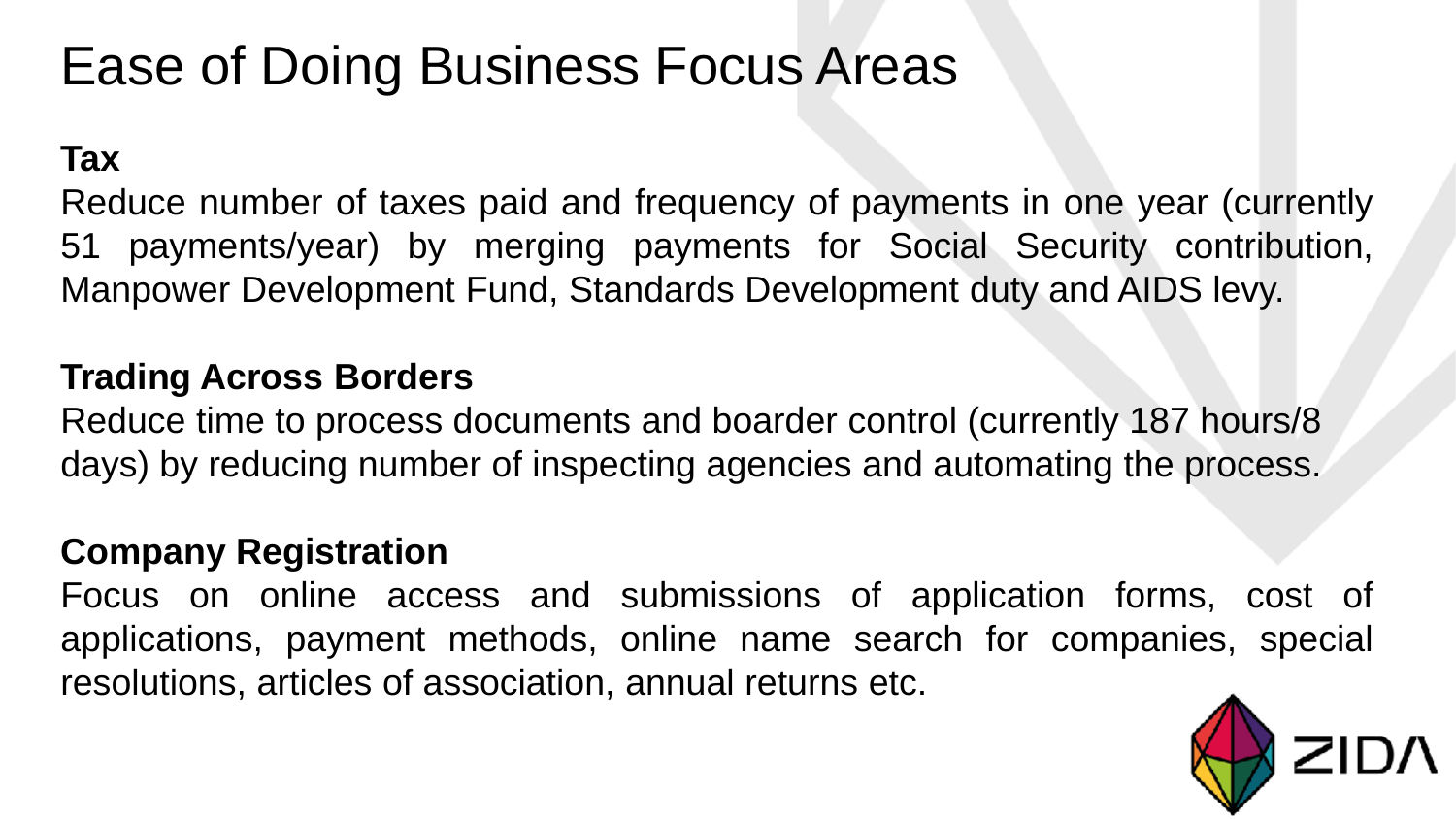## **NDS1 Goals and Targets NDS1 Goals and Targets**

- \* Overall Vision Target: prosperous and empowered upper middle income society by 2030, with job opportunities and a high quality of life. (With less income disparities)
- ❖ GNI per capita of above \$4,000
- ❖ Employment rate of more than 80%.
- \* Reduction in the Poverty Rate, to under 25 percent of the population from 62.5 percent (2012), consistent with upper middle income economies.
- \* Increasing the number of households accessing electricity from 52.2 percent in 2017 to over 72 percent by 2030. Universal Access to improved sources of water, up from 77.3% in 2020 to 90% in 2025.
- ❖ Average Life Expectancy of over 65 years from 61 years.
- \* Stable Macro-economic Environment and economic transformation sustained by high productivity levels.
- ❖ A fiscal policy framework that allows for realisation of budget savings.
- ❖ Speeding up the ongoing Ease of Doing Business reforms to reduce the cost of doing business.
- ❖ Successful Engagement and Re-Engagement with the international community.

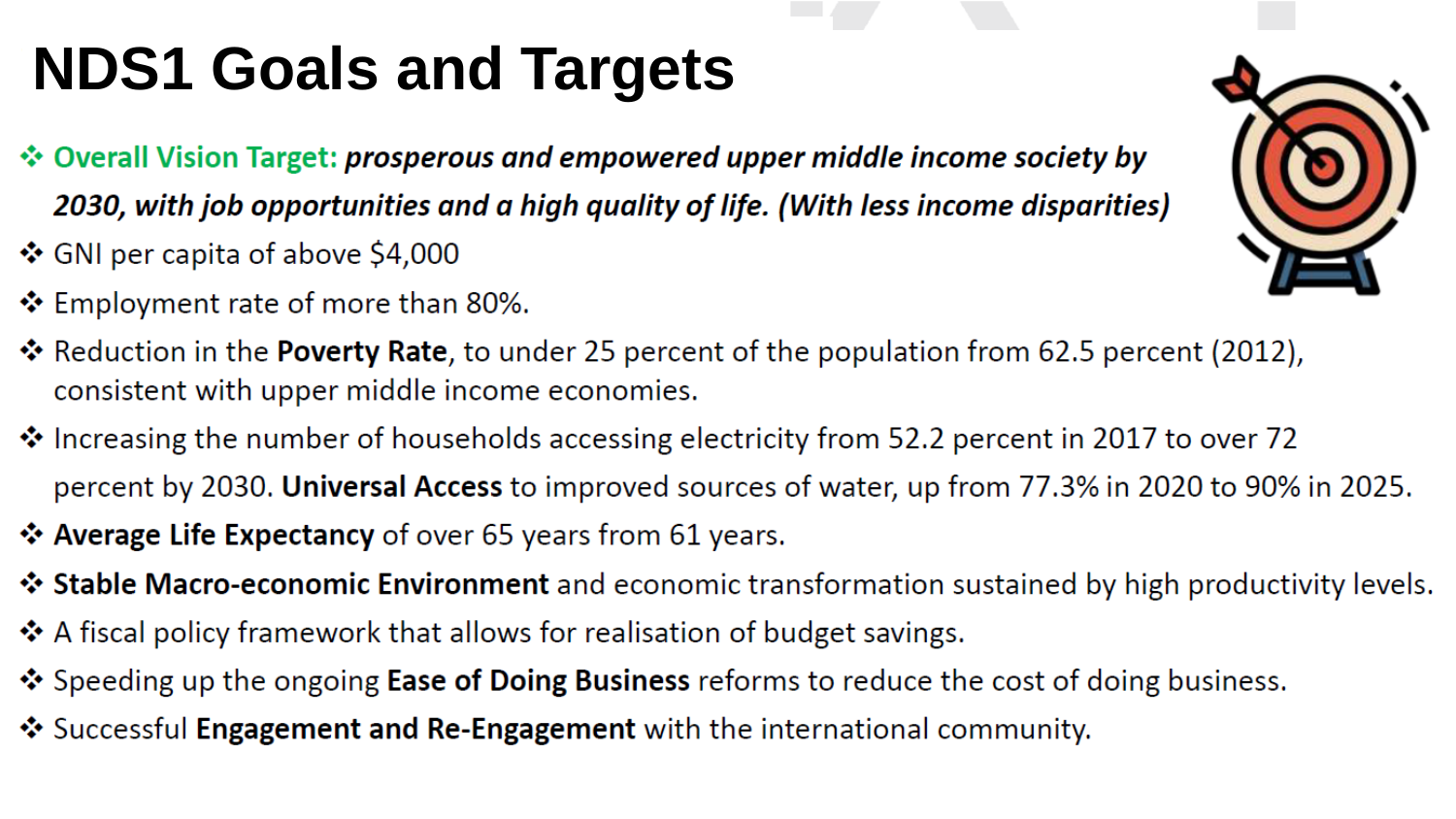# The Mining Industry

US\$2.8 billion industry

55.2% of exports (2019)

6.99% of GDP (2019)

Government has a target to grow mining to a US\$12 billion industry by 2023

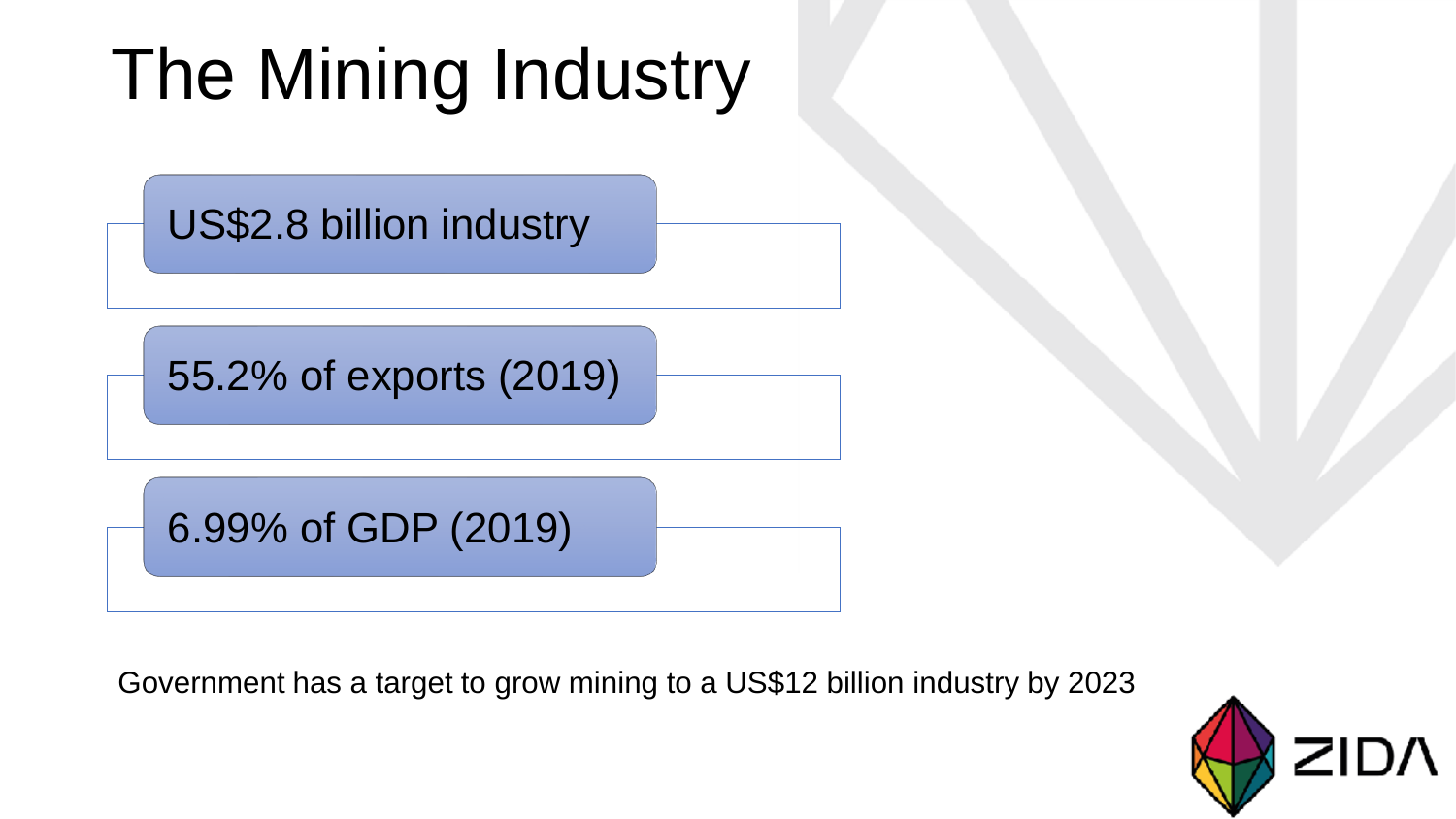# How can ZIDA help?

**Facilitation** 

Advocacy

Promotion • ZIDA promotes investment through marketing available investment opportunities globally. This should help address the US\$10 billion funding gap in the mining industry

> • Facilitates engagement with various stakeholders through OSISC, the one stop investment services centre (Ministry of Mines, EMA, RBZ, ZIMRA etc)

• Advocating for investor friendly policies: part of the agency's responsibility is to advise government on policies that relate to investment promotion and retention